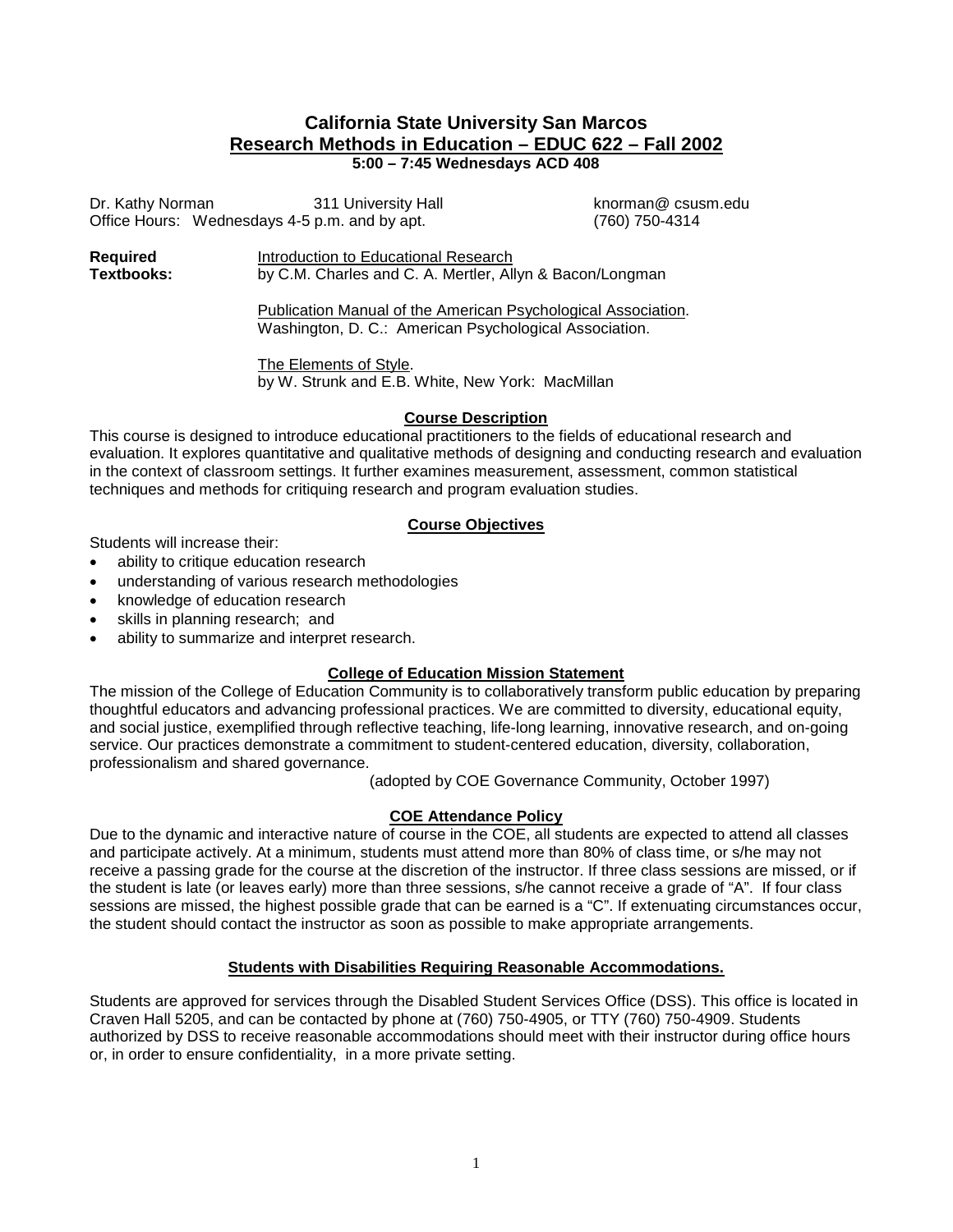## 2,500 words (approximately 10 pages) which can be administered in a variety of ways. **E-mail**

**Writing** In keeping with the All-University Writing Requirement, all courses must have a writing component of at least

You must go to ACD 202 to activate your CSUSM e-mail account, or provide another email address.

#### **Assignment Descriptions**

1. RESEARCH METHODOLOGY PRESENTATION 20%

Each class member will sign up for one research methodology to present to class using a Powerpoint Presentation and Handouts. You should email the presentation to me prior to the day of the class.

The 90 minute presentation should include:

- a *critical* discussion of the **methodology**
- a visual representation of how the methodology was used in the sample study
- time for discussion of assigned questions

Excellent resources are

[http://cwabacon.pearsoned.com/bookbind/pubbooks/charles2\\_ab/](http://cwabacon.pearsoned.com/bookbind/pubbooks/charles2_ab/) [http://highered.mcgraw-hill.com/sites/0072532491/student\\_view0/](http://highered.mcgraw-hill.com/sites/0072532491/student_view0/) http://occawlonline.pearsoned.com/bookbind/pubbooks/mcmillan2\_awl/chapter1/deluxe.html

#### 2. JOURNAL CRITIQUES 20%

Write a one page critique of two journal articles about educational research. They should be from professional journals in education. Create visual representations of the methodology sections and put each on a large piece of paper to display in class.

| 3. FINAL PAPER |                           | 40% |
|----------------|---------------------------|-----|
|                | Chapter 1                 | 10% |
|                | Chapter 2                 | 10% |
|                | Chapter 3                 | 10% |
|                | References and Appendices | 10% |

The final paper assignment is to write the first three chapters (plus references and appendices) of a thesis. You will give a 15 minute presentation of your paper to the class at the end of the semester. Each chapter must be peer reviewed by two classmates.

4. FINAL POWERPOINT PRESENTATION with 1-2 page handout 10%

#### 5. ATTENDANCE AND PARTICIPATION 10%

Points for overall attendance and participation will be determined at the end of the semester.

### **Grading Scale and Criteria**

| A level        | A  | Outstanding work on assignment, excellent syntheses of information and experiences, 100-94<br>great insight and application, and excellent writing. |
|----------------|----|-----------------------------------------------------------------------------------------------------------------------------------------------------|
| 93-91          | А- |                                                                                                                                                     |
| <b>B</b> level |    | Completion of assignment in good form with good syntheses and application of                                                                        |
| 90-88          | B+ | information and experiences; writing is good.                                                                                                       |
| 87-84          | B  |                                                                                                                                                     |
| 83-81          | в- |                                                                                                                                                     |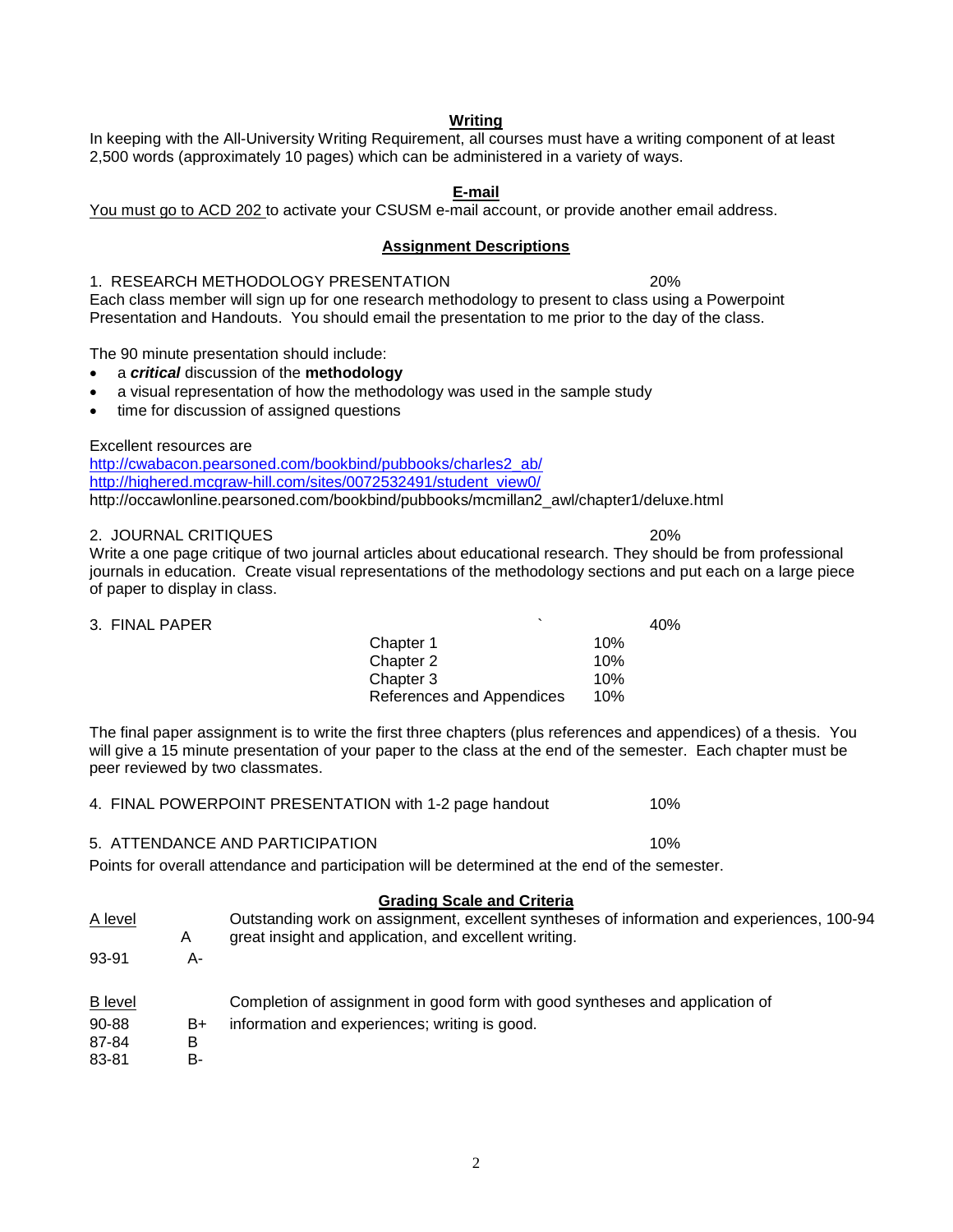- C level Completion of assignment, adequate effort, adequate synthesis of information and 80-71<br>C application of information and experiences, writing is adequate. application of information and experiences, writing is adequate.
- D and below Incomplete assignment, inadequate effort and synthesis of information, writing is Below 70 D less than adequate.

#### **Research Proposal**

Title Page

Table of Contents

Chapter I - Introduction to Study **Background** Statement of the Problem Purpose of the Study and Rationale Research Questions and Hypotheses) Significance of Study and Applications **Limitations** Definitions of Terms

Chapter II - Review of Literature Introduction Subtopic Sections (at least 3) Summary of Literature Review

Chapter III - Methodology Population and Sample **Procedures Instrumentation** Data Analysis **Assumptions** 

#### References

Appendices

- A Time Schedule
- B Budget
- C Instruments
- D others-optional

#### **Proposal Guidelines**

#### CHAPTER ONE INTRODUCTION/FOCUS OF THE THESIS/PROJECT

This chapter will define the research or project focus. Explain what you hope to accomplish in your thesis/project. What issue is to be addressed? Definitions of terms must be very clear. Do not assume that your reader knows what you mean when you use educational jargon.

Thoughts for the Writer/Reader:

- Are terms and definitions clear?
- Is it clear what the focus of the research will be? One of two formats should be used: 1) The research shows X, Y, and Z, but it doesn't show\_\_\_\_. -or- 2) This research will help build upon the research of X, Y, and  $Z$  by  $\_$
- Is the question *very* clear? Do you understand exactly what the author hopes to find?
- Is the chapter written in present tense? (With the exception of citations of other research; use past tense or present perfect tense for these--see APA)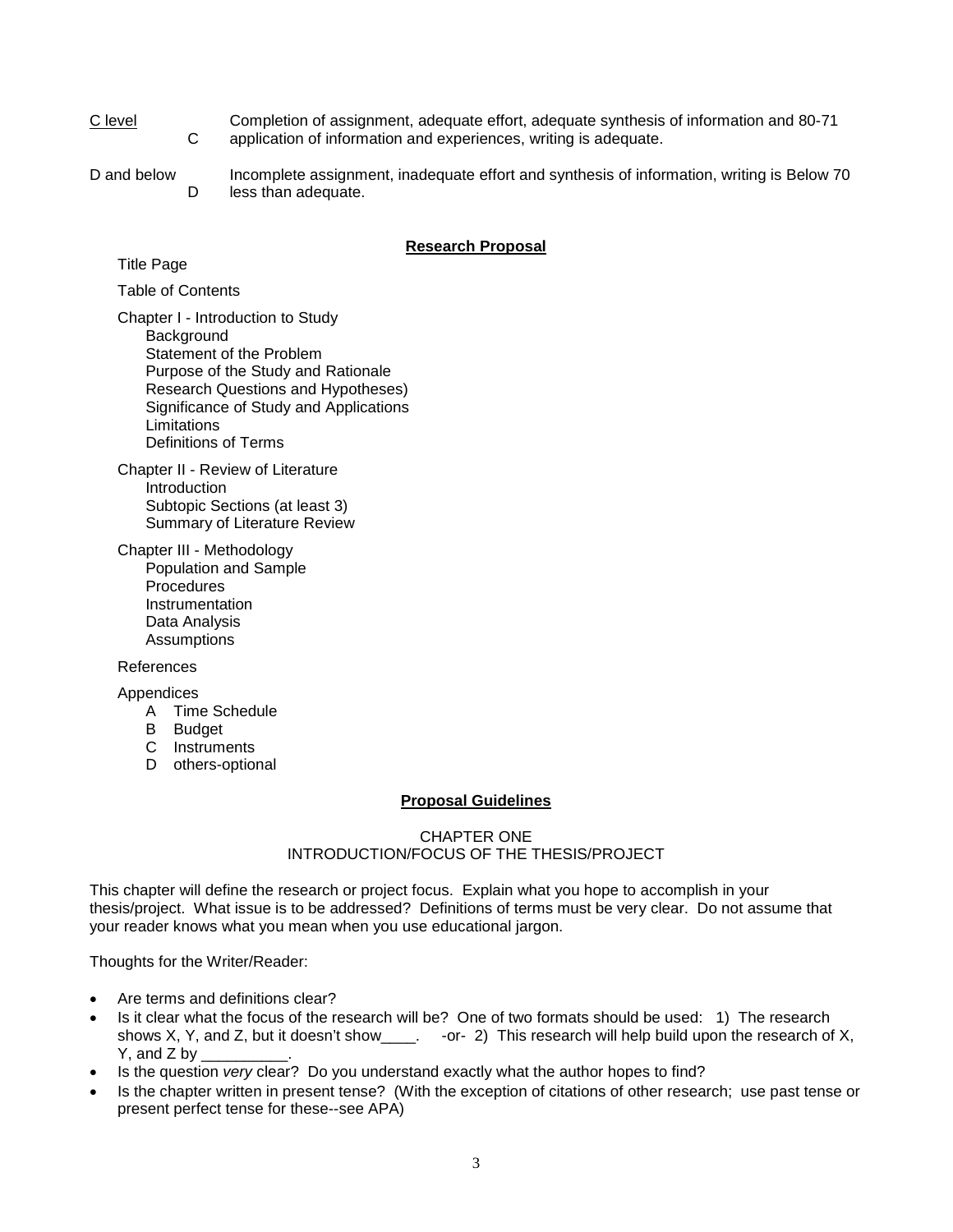### CHAPTER TWO REVIEW OF THE LITERATURE

This chapter will put the research or project in context with what is already known. Review what is currently known (and not known) about the issue. Where is the field in terms of what is happening with the topic? Put your project/issue into a theoretical context. What theories/ principles are you basing your projection? What are your assumptions? The review of the literature puts the project in perspective and lets the reader know why the project is of significance. It also provides a *critical analysis* of the research.

Thoughts for the Writer/Reader:

- Is all the research discussed relevant to the question presented in Chapter One?
- Do you understand the essential elements of the each article cited? Did the author provide information on the methodology, subjects, and conclusions of each article? Did the author mention strengths and weaknesses of the research?
- Are the majority of the articles from professional, peer reviewed journals?
- Is the chapter written in past tense?

#### CHAPTER THREE METHODOLOGY

This chapter describes the research or project designs and data collection. How will the research/project be conducted? What must be done in order for you to accomplish your goals? In the introduction to this section, you must cite research that supports using the methodology you have selected and a clear rationale for using that methodology.

Thoughts for the Writer/Reader:

- Are descriptions of the methodology specific enough that someone could replicate?
- Is it clear who did what and when? Is it clear how these decisions were made?
- Whenever possible, did the author use examples of classroom scenarios, student work, teacher lesson plans, etc.?
- Is the chapter written in past tense?

If a project, did the author list conclusions from the review of literature and list specifically how those conclusions will be implemented into the final project?

#### **General Guidelines for Peer Review:**

- APA format should be followed. Read APA for important information on such things as spacing, margins, etc.
- Give the author specific feedback on what you understood and what you didn't understand
- Think about how well the chapter holds together. Does it all seem relevant/necessary? Could any parts be cut?
- Is it clear? Does it all make sense? What needs clarification?
- Is there a clear and easy to follow organization? Are large pieces of text broken up? Are there appropriate subheadings?
- Is the theoretical orientation of the writer clear?
- Is there a summary and/or a concluding paragraph? This should be a transition to what will follow.
- Are all necessary terms defined? (Assume someone familiar with education will be the reader, but do not assume that they will understand all professional jargon).
- Did the author use spell check?
- Did the author cite properly? Are all citations in the reference page? Anything that is quoted needs a page number. Quotes longer than five lines are set apart by single spacing and indenting both margins.
- Are there too many or two few quotes? Many times it is preferable to paraphrase and then cite an author.
- As much as possible, did the author find the original source and cite them (rather than citing what someone else cited). However, if the author used a secondary source, did he or she follow the guidelines?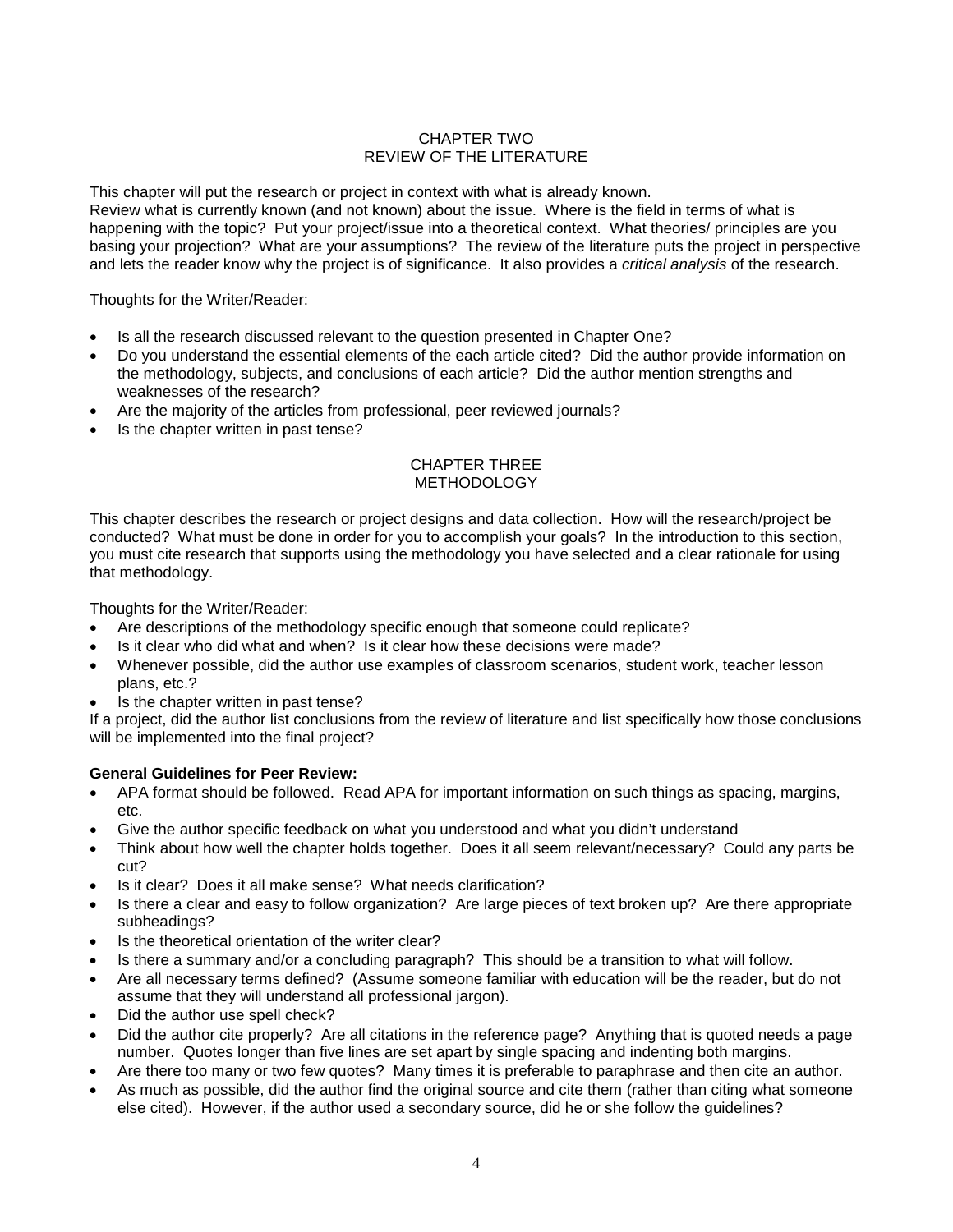• Did the author use proper tense? APA suggests different tenses for different chapters. The main thing to remember is to be consistent within chapters.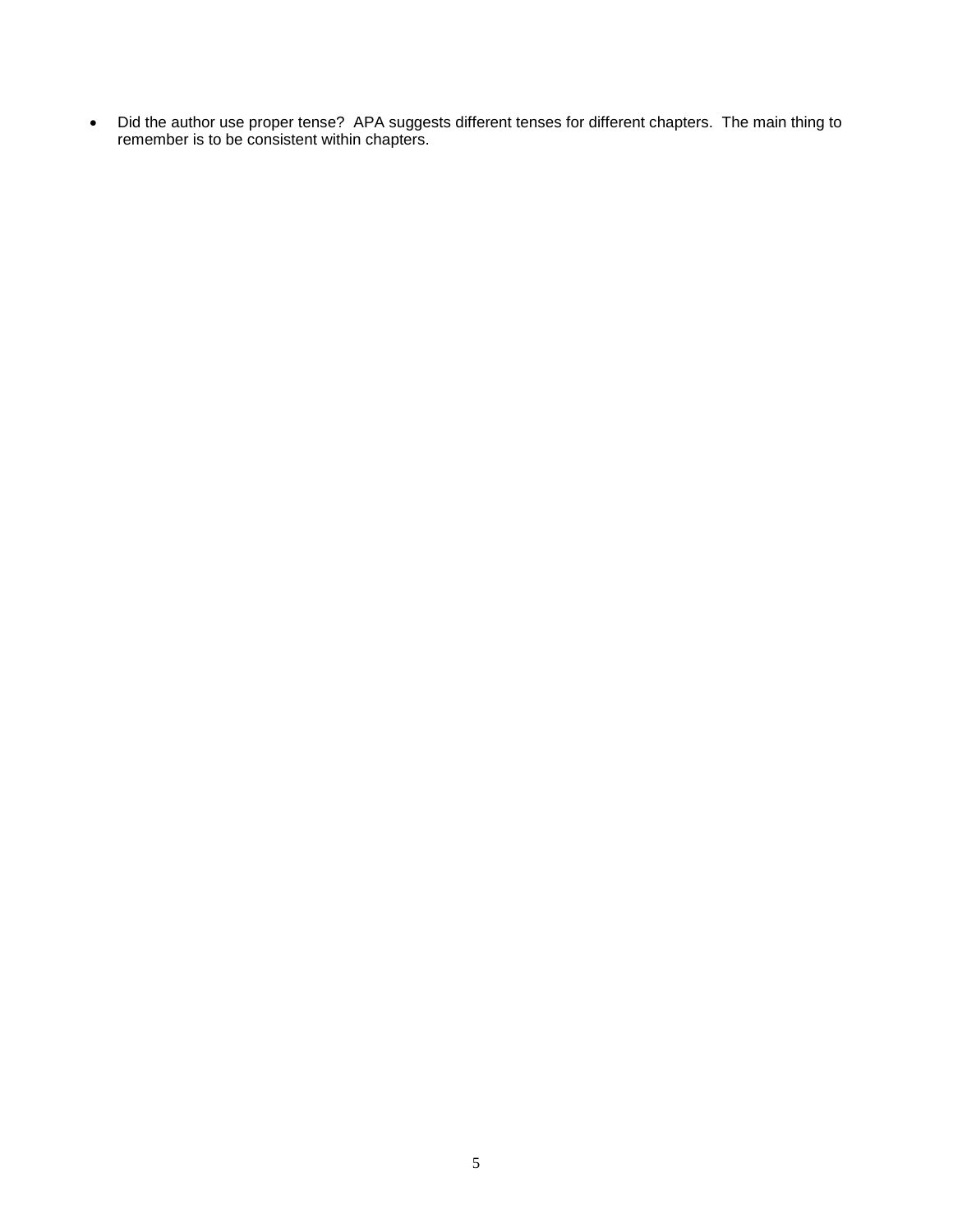| Name_                                                    |            |                         |                   |
|----------------------------------------------------------|------------|-------------------------|-------------------|
| Attendance present, late or absent)                      |            |                         |                   |
| Sept. 4                                                  |            |                         |                   |
| Sept. 11                                                 |            |                         |                   |
| Sept. 18                                                 |            |                         |                   |
| Sept. 25                                                 |            |                         |                   |
| Oct. 2                                                   |            |                         |                   |
| Oct. 9                                                   |            |                         |                   |
| Oct. 16                                                  |            |                         |                   |
| Oct. 23                                                  |            |                         |                   |
| Oct. 30                                                  |            |                         |                   |
| Nov. 6                                                   |            |                         |                   |
| Nov. 20                                                  |            |                         |                   |
| Nov. 27                                                  |            |                         |                   |
| Dec. 4                                                   |            |                         |                   |
| Dec. 11                                                  |            |                         |                   |
| Dec. 18                                                  |            |                         |                   |
| <b>Assignments</b>                                       |            | <b>Percent of Grade</b> | <b>Your Grade</b> |
| 1. RESEARCH METHODOLOGY PRESENTATION                     |            | 20%                     |                   |
| 2. JOURNAL CRITIQUES                                     |            | 20%                     |                   |
| 3. FINAL PAPER                                           |            | `40%                    |                   |
| Chapter 1<br>Chapter 2                                   | 10%<br>10% |                         |                   |
| Chapter 3                                                | 10%        |                         |                   |
| References & Appendices                                  | 10%        |                         |                   |
| 4. FINAL POWERPOINT PRESENTATION & 1-2 pg handout<br>10% |            |                         |                   |
| 5. ATTENDANCE AND PARTICIPATION                          |            | 10%                     |                   |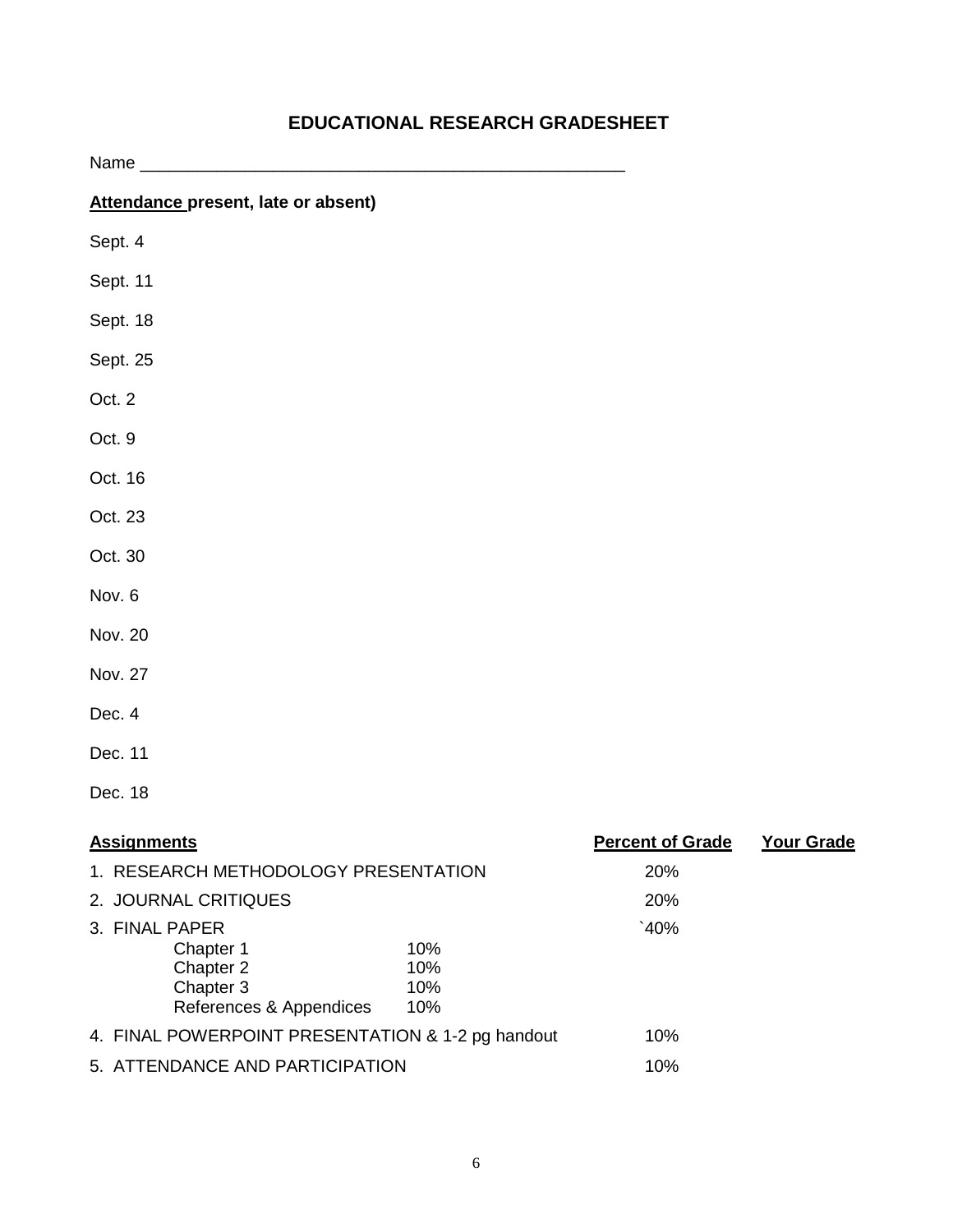#### **EDUC 622 – Fall 02 Class Schedule**

| Week           | Date     | <b>Topic</b>                                                                                                                                             | Assignment Due                                                                     | Reading for<br><b>Next Class</b> | <b>Discussion Questions</b><br>for next class |
|----------------|----------|----------------------------------------------------------------------------------------------------------------------------------------------------------|------------------------------------------------------------------------------------|----------------------------------|-----------------------------------------------|
| 1              | Sept. 4  | Introduction/Course Overview<br>Selecting a Topic and Research Question(s)<br><b>Types of Educational Research</b><br>Plan for Methodology Presentations |                                                                                    | Ch. 1,3,4                        |                                               |
| 2              | Sept. 11 | Meet in Craven 3202 Library Classroom<br>Library Resources and Literature Reviews<br>Dr. Gabriella Sontag                                                |                                                                                    | Ch. 2, 10                        | Exercises10.1,10.2                            |
| 3              | Sept. 18 | Ethnographic Research (Researcher 1-Christine)<br><b>Types of Educational Research</b><br>Refining a Topic and Research Questions                        | <b>School District</b><br>Research Policy/Approval Form<br>(Human Subjects Review) | Ch. 5, 11                        | Exercises11.1                                 |
| 4              | Sept. 25 | Descriptive Research (Researcher 2-Michelle)<br>Interpreting & Summarizing Published Research<br>Review/Edit Chapter 1                                   | Chapter 1 draft                                                                    |                                  |                                               |
| 5              | Oct. 2   | Human Subjects Protection and Institutional<br>Review Board (Dr. Gina Grimshaw)                                                                          | Chapter 1 revision                                                                 | Ch. 6                            | Exercises11.2                                 |
| 6              | Oct. 9   | Historical Research (Researcher 3-Julie)<br>Designing a Research Project                                                                                 |                                                                                    | Ch. 7                            | Activity 1, p. 280                            |
| $\overline{7}$ | Oct. 16  | Case Studies (Researcher 4-Barb)<br>Journal Article Critique Presentations                                                                               | <b>Article Critiques</b>                                                           | Ch. 12                           | Exercises12.1,12.2                            |
| 8              | Oct. 23  | Correlational Research (Researcher 5- Kelly)<br>Procedures and Tools for Gathering Data                                                                  |                                                                                    | Ch. 13                           | Exercises13.1,13.2                            |
| 9              | Oct. 30  | Action Research (Researcher 6-Jojie)<br>Review/Edit Chapter 2                                                                                            | Chapter 2 draft                                                                    | Ch. 8                            | Exercise 13.4                                 |
| 10             | Nov. 6   | Evaluation Research (Researcher 7-Erik)<br>Analyzing Research Data and Presenting Findings                                                               | Chapter 2 revision                                                                 | Ch. 9, 14                        | Exercises14.1,14.2                            |
| 11             | Nov. 13  | <b>Experimental and Quasi-Experimental Research</b><br>(Researcher 8-Al)                                                                                 |                                                                                    |                                  | Exercises14.3,14.5                            |